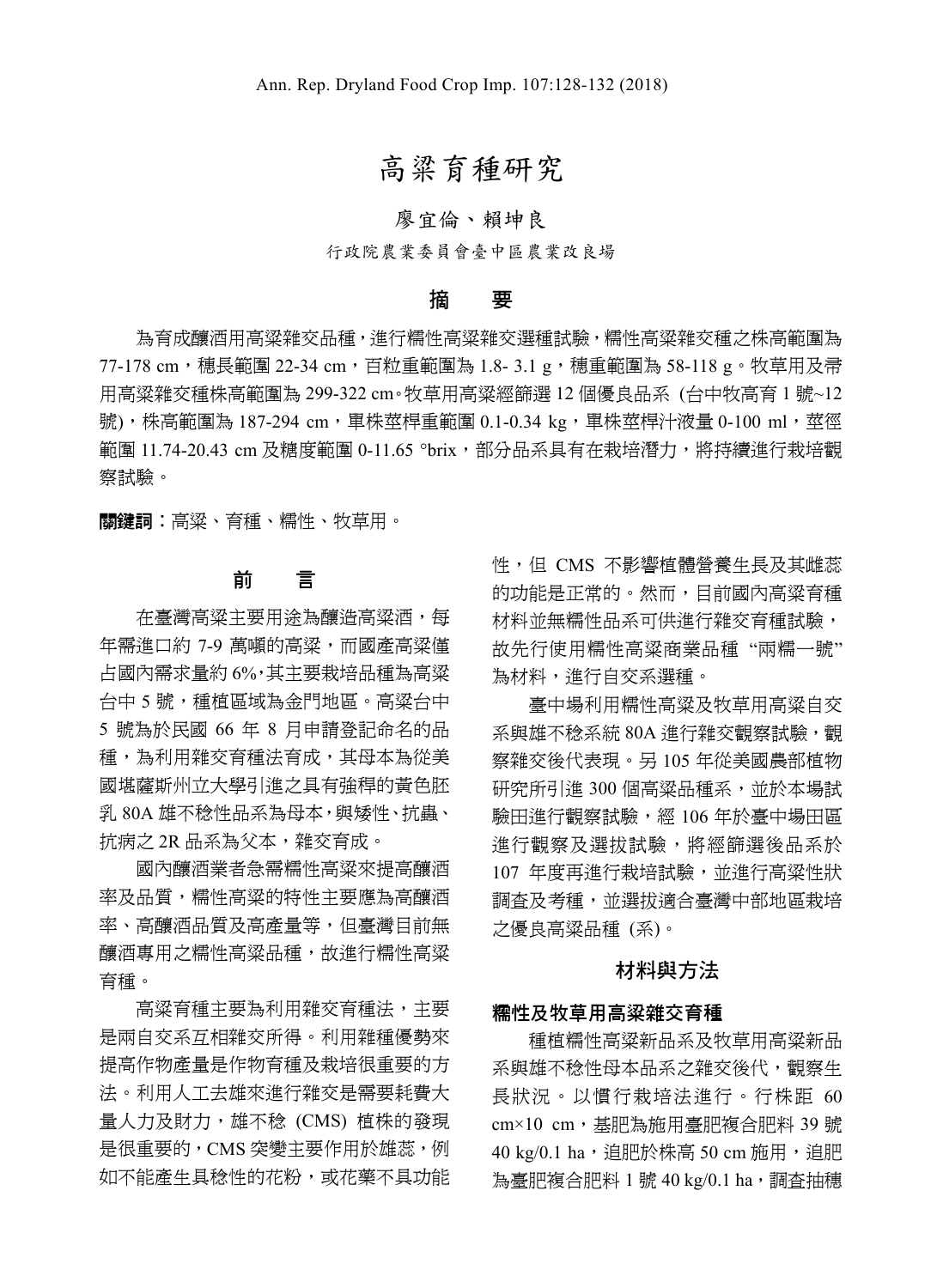期、生育日數、株高、穗長、穗重、千粒重、 子實顏色、穗形。

#### 牧草用高粱引種觀察試驗

持續觀察並選拔從美國農部引進之牧草 用高粱材料,107 於春作及秋作進行選拔並 育成適合臺灣環境氣候之優良品種。單品系 單畦雙行制單穴單粒栽培,行株距 60 cm×10 cm,基肥為施用臺肥複合肥料 39 號 40 kg/0.1 ha,這肥於株 50 cm 施用,追肥為臺 肥複合肥料 1號 40 kg/0.1 ha,調查抽穗期、 生育日數、株高、穗長、穗重、千粒重、子 實顏色、穗形。

#### 結果與討論

#### 糯性及牧草用高粱雜交育種

2018 年春作以糯性高粱 A1~A10、牧草 用高粱牧 1 及牧 2 及甜高粱台畜 1 號為父 本,與本場保存之雄不稔系統 80A 為母本進 行雜交試驗。試驗結果顯示,糯行高粱雜交 種之株高範圍為 77-178 cm, 穗長範圍 22-34 cm,種子顏色以褐色為主,百粒重範圍為 1.8-

表 1. 2018 年春作本場雜交高粱品種農藝性狀表

3.1 g, 穗重範圍為 58-118 g。其中 A9×80A 組合種子不發芽,部分雜交組合後代無法獲 得種子 (A1×80A、A4×80A及 A5×80A)。牧 草用及帚用高粱雜交組合,其植株之性狀如 株高範圍為 299-322 cm, 穗長範圍 33-46 cm,種子顏色以黃色為主,百粒重範圍為 2.4- 3.2 g, 穗重範圍為 64-186 g。田間可觀察到 部分品系之農藝性狀並未獲一致性,雜交試 驗仍需再進一步評估 (表 1)。

#### 牧草用高粱引種觀察試驗

美國引進之牧草高粱持續純化並選種, 2018 年秋作持續進行觀察試驗 ,經多年選 拔共獲得 18 個優良品系 (表 2),經田間栽培 觀察,春作栽培部分品種系因日照因素並不 開花結穗,或種子收穫量低,不適合國內春 作進行繁殖,但其株高表現優良,適合春作 栽培作牧草用,經篩選 12 個優良品系 (台中 牧高育 1 號~12 號) 於秋作再進行試驗調查 (表 3),調查結果顯示,株高範圍為 187-294 cm,單株莖桿

|                | 開花     | 生育     | 株高            | 穗長   | 穗型及 | 子實 |      | 百粒重  | 穗重   | 粒數    |
|----------------|--------|--------|---------------|------|-----|----|------|------|------|-------|
| 品系             | 日數     | 日數     |               |      |     |    | 芒 a) |      |      |       |
|                | (days) | (days) | $\text{cm}$ ) | (cm) | 緊密度 | 顏色 |      | (g)  | (g)  | (no.) |
| A1             | 96     | 125    | 169           | 29   | 4Ε  | 褐  | A    | 2.00 | 35.9 | 1,814 |
| A <sub>2</sub> | 76     | 112    | 119           | 29   | 5   | 深褐 | L    | 2.40 | 55.0 | 2,219 |
| A <sub>3</sub> | 90     | 119    | 141           | 27   | 5   | 褐  | A    | 2.00 | 27.2 | 1,466 |
| A <sub>4</sub> | 73     | 103    | 169           | 26   | 5   | 褐  | A    | 1.60 | 35.1 | 2,219 |
| A <sub>5</sub> | 62     | 94     | 165           | 29   | 3D  | 褐  | L    | 1.80 | 40.2 | 2,038 |
| A6             | 55     | 87     | 124           | 33   | 2   | 淺黃 | A    | 1.40 | 26.3 | 1,611 |
| A7             | 66     | 91     | 100           | 29   | 5   | 淺黃 | L    | 1.40 | 21.4 | 1,638 |
| A8             | 61     | 90     | 171           | 31   | 5   | 褐  | L    | 2.40 | 43.4 | 1,777 |
| A <sup>9</sup> | 61     | 94     | 165           | 26   | 5   | 黃  | L    | 2.40 | 60.6 | 2,467 |
| A10            | 64     | 86     | 307           | 53   | 9   | 褐  | A    | 1.60 | 33.4 | 2,264 |

a) A:有芒;L:無芒。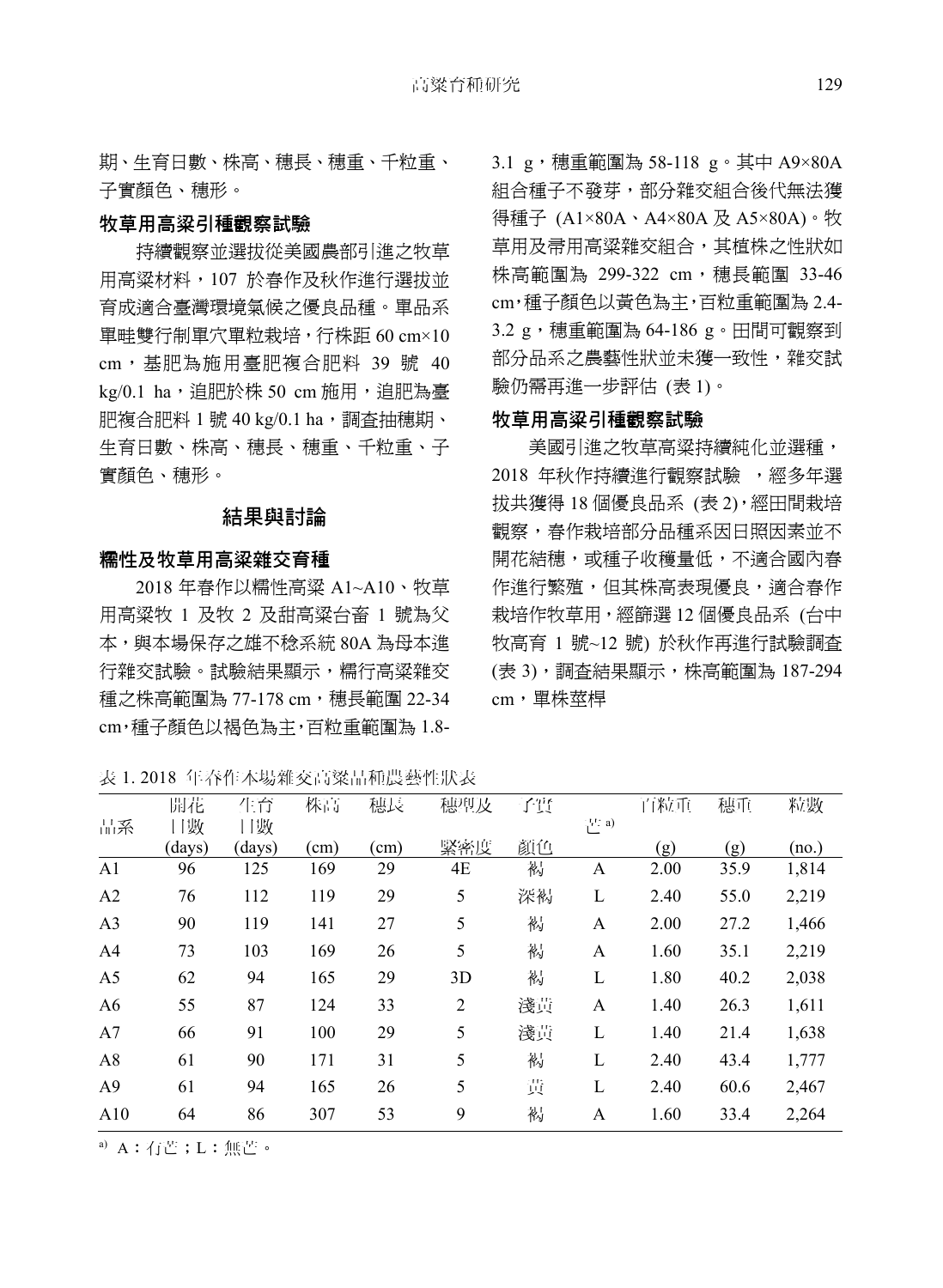|      | 開花     | 生育     | 株高   | 穗長   | 子實                       |                          | 百粒重            | 穗重  | 粒數    |     |
|------|--------|--------|------|------|--------------------------|--------------------------|----------------|-----|-------|-----|
| 品系   | 日數     | 日數     |      |      |                          | 芒 <sup>a)</sup>          |                |     |       | 備註  |
|      | (days) | (days) | (cm) | (cm) | 顏色                       |                          | (g)            | (g) | (no.) |     |
| 牧1   | 59     | 87     | 157  | 21   | 紅                        | L                        | 3.2            | 62  | 1137  |     |
| 牧2   | 68     | 105    | 390  | 26   | 黃                        | L                        | 3.0            | 24  | 530   | 倒伏  |
| 牧3   | 109    | 138    | 262  | 20   | 棕                        | L                        | 2.1            | 14  | 309   |     |
| 牧4   | 58     | 92     | 165  | 23   | 白                        | L                        | 2.4            | 60  | 1530  |     |
| 牧5   | 64     | 101    | 130  | 20   | 淺褐                       | L                        | 2.6            | 38  | 868   |     |
| 牧6   | 70     | 101    | 295  | 25   | 褐                        | L                        | 1.8            | 38  | 1303  |     |
| 牧8   | 61     | 92     | 342  | 23   | 黃                        | L                        | 3.1            | 88  | 1584  | 半倒伏 |
| 牧9   | 96     | 129    | 400  | 13   | 黃                        | A                        | 2.9            | 14  | 230   | 半倒伏 |
| 牧12  | 77     | 102    | 222  | 23   | 白                        | L                        | 2.6            | 18  | 102   |     |
| 牧 20 | 62     | 97     | 285  | 30   | $\overline{\phantom{0}}$ | $\overline{\phantom{a}}$ | $\blacksquare$ |     |       |     |
| 牧 22 | 60     | 95     | 190  | 29   | 深褐                       | L                        | 3.2            | 38  | 703   |     |
| 牧 23 | 59     | 87     | 355  | 23   | 黃                        | A                        | 2.6            | 48  | 1234  |     |
| 牧 24 | 70     | 100    | 226  | 22   | 白                        | A                        | 2.6            | 42  | 1047  |     |
| 牧 31 | 56     | 87     | 205  | 19   | 褐                        | L                        | 3.2            | 38  | 890   |     |
| 牧 39 | 62     | 98     | 315  | 20   | 褐                        | L                        | 3.7            | 60  | 1218  |     |
| 牧 40 | 48     | 82     | 310  | 28   | 褐                        | L                        | 3.8            | 104 | 2121  |     |
| 牧 43 | 50     | 81     | 215  | 24   | 白                        | L                        | 3.3            | 26  | 696   |     |
| 牧 48 | 132    | 165    | 320  | 28   | 白                        | L                        |                |     |       |     |

表 2. 2018 年春作本場雜交高粱品種農藝性狀表

a) A:有芒;L:無芒。

表 3. 2018 年秋作本場牧草用高粱品種農藝性狀表

|            | 開花     | 收穫     | 株高     | 穗長    | 葉片數   | 莖桿重  | 汁液量    | 莖徑    | 糖度     |
|------------|--------|--------|--------|-------|-------|------|--------|-------|--------|
| 品系         | 日數     | 日數     |        |       |       |      |        |       |        |
|            | (days) | (days) | (cm)   | (cm)  | (no.) | (kg) | (ml)   | (mm)  | (brix) |
| 台中牧高育 1 號  | 63.00  | 73.00  | 259.33 | 26.00 | 9.00  | 0.17 | 14.50  | 12.16 | 9.95   |
| 台中牧高育2號    | 60.00  | 73.00  | 208.67 | 27.00 | 9.33  | 0.20 | 45.00  | 13.14 | 9.75   |
| 台中牧高育3號    | 59.00  | 73.00  | 259.67 | 19.33 | 11.00 | 0.34 | 55.00  | 16.67 | 4.75   |
| 台中牧高育4號    | 60.00  | 73.00  | 262.00 | 31.00 | 11.33 | 0.17 | 14.50  | 18.32 | 4.50   |
| 台中牧高育 5 號  | 67.00  | 73.00  | 294.67 | 33.00 | 11.67 | 0.32 | 45.00  | 19.12 | 8.80   |
| 台中牧高育6號    | 63.00  | 73.00  | 247.00 | 24.00 | 8.33  | 0.18 | 25.00  | 13.55 | 8.25   |
| 台中牧高育7號    | 63.00  | 73.00  | 244.00 | 23.67 | 10.67 | 0.24 | 55.00  | 13.05 | 11.65  |
| 台中牧高育8號    | 63.00  | 73.00  | 273.67 | 20.33 | 12.00 | 0.12 | 10.10  | 11.74 | 8.15   |
| 台中牧高育9號    | 73.00  | 73.00  | 187.67 | 25.00 | 10.33 | 0.12 | 25.00  | 13.35 | 6.75   |
| 台中牧高育 10 號 | 80.00  | 87.00  | 224.33 | 17.67 | 11.33 | 0.34 | 100.00 | 20.43 | 6.20   |
| 台中牧高育 11 號 | 65.00  | 73.00  | 241.00 | 15.33 | 9.67  | 0.10 | 0.00   | 13.64 | 0.00   |
| 台中牧高育 12 號 | 81.00  | 73.00  | 243.00 | 30.00 | 11.67 | 0.17 | 25.00  | 14.33 | 10.80  |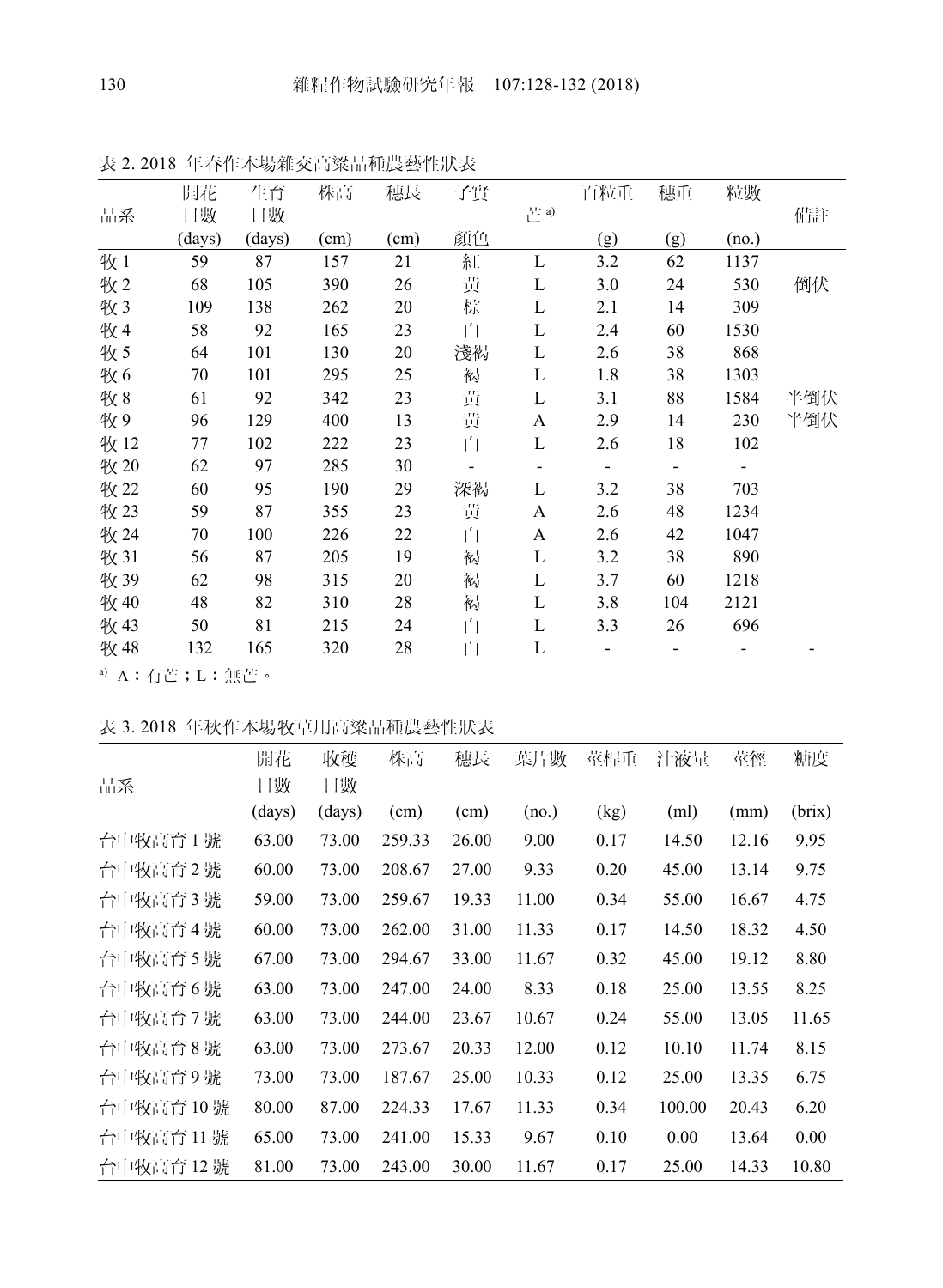重範圍 0.1-0.34 kg, 單株莖桿汁液量 0-100 ml, 莖徑範圍 11.74-20.43 cm 及糖度範圍 0-11.65 °brix。除台中牧高育 11 號表現不佳 外,其餘品系均適合於秋作栽培。

## 結論

本試驗進行高粱雜交試驗,經觀察其雜 交組合後代並不穩定,需再進一步進行試 驗。而牧草用高粱新品系表現優異,將再進 一步選出 6 個優良新品系進行產量比較試驗 及區域試驗。

#### 引用文獻

- 林薰生 1976 高粱細胞質雄不稔系統稔實性之 研究臺中區農業改良場研究彙報 01:25-30。
- 林薰生、陳廷煥 1985 雜交高粱台中五號及栽 培管理臺中區農推專訊 41 期。
- 張隆仁、沈勳 1986 雜種高粱新品系產量穩定 性之分析臺中區農業改良場研究彙報 13:3-10。
- 黃勝忠 1992 期作對高粱自交系及 F1 雜交種 生育的影響臺中區農業改良場研究彙報 37:31-40。
- 蔡宜峰、黃勝忠 1988 施肥對高粱葉片組成份 及產量之影響研究臺中區農業改良場研究

彙報 18:13-21。

- 蔡宜峰、賴文龍、黃祥慶 1990 高粱磷鉀肥效 應之研究臺中區農業改良場研究彙報  $26:31-40$
- Almodares, A. and M. R. Hadi. 2009. Production of bioethanol from sweet sorghum: A review. Afr. J. of Agric. Res. 4: 72 –780.
- Ameen A., X. L. Yang, F. Chen, C. C. Tang, F. Du, S. Fahad, and G. H. Xie. 2017. Biomass yield and nutrient uptake of energy sorghum inresponse to nitrogen fertilizer rate on marginal land in a semi-aridregion. BioEnergy Research 10: 363–376.
- Birgit, S. 2013. Fundamental studies on the application of enzymeswhen brewing with unmalted oats and sorghum. The National University of Ireland University College Cork School of Food and Nutritional Sciences. Doctor of Philosophy.
- FAO. 2016. Statistical database. http://www. faostat.fao.org.
- Kempken, F. and D. Pring. 1999. Plant breeding: male sterility in higher plants-fundamentals and applications. Genetics. 60: 139- 166.
- Reddy, B. V. and A. A. Kummar. 2008. Population improvement in sorghum. Sorghum improvement in the New Millennium. pp: 93-104.